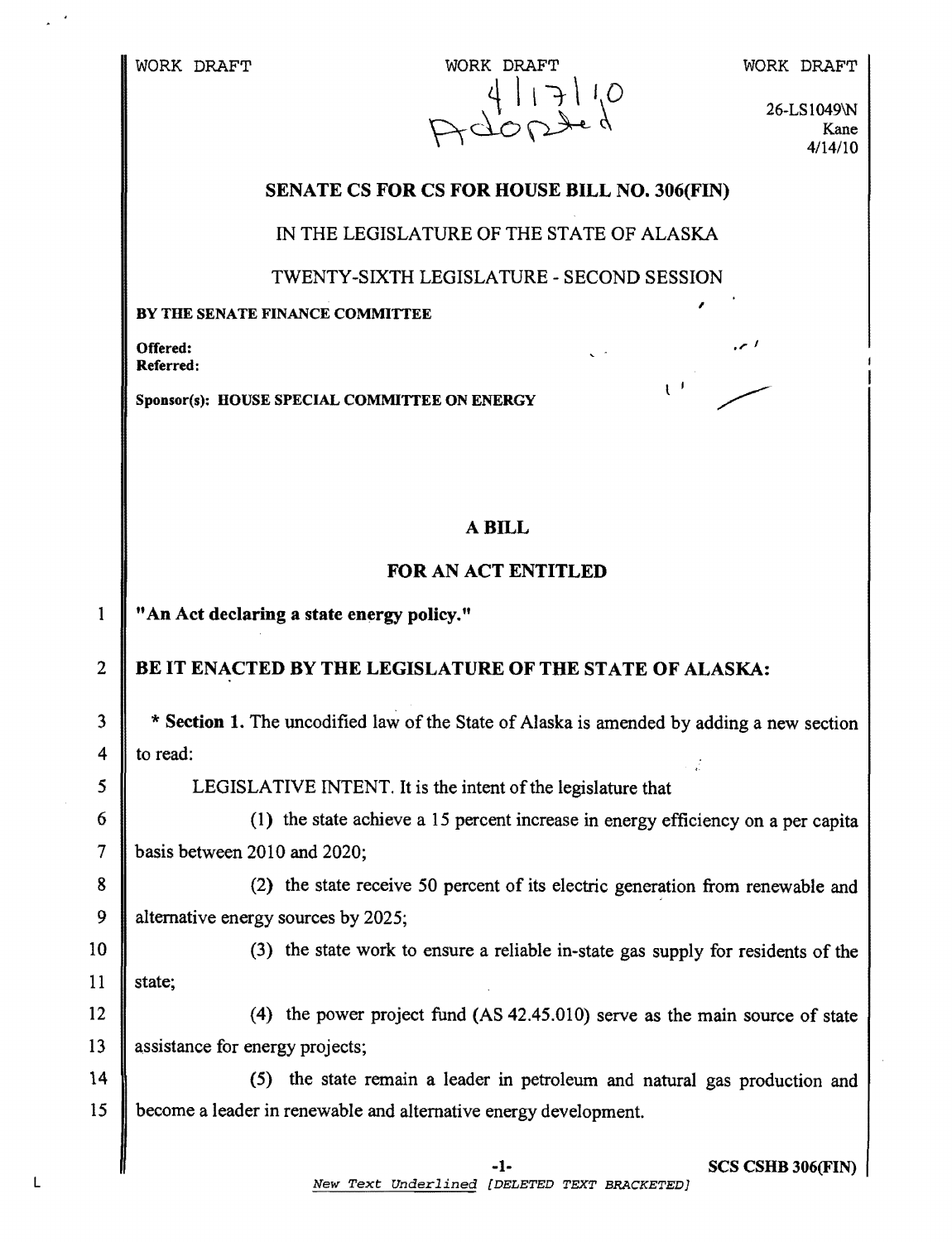5 10 15 20 25 30 1 2 3 4 6 7 8 9 11 12 13 14 16 17 18 19 21 22 23 24 26 27 28 29 31 \* Sec. 2. AS 44.99 is amended by adding a new section to read: Sec. 44.99.115. Declaration of state energy policy. The State of Alaska recognizes that the state's economic prosperity is dependent on available, reliable, and affordable residential, commercial, and industrial energy to supply the state's electric, heating, and transportation needs. The state also recognizes that worldwide supply and demand for fossil fuels and concerns about global climate change will affect the price of fossil fuels consumed by Alaskans and exported from the state to other markets. In establishing a state energy policy, the state further recognizes the immense diversity of the state's geography, cultures, and resource availability. Therefore, it is the policy of the state to (l) institute a comprehensive and coordinated approach to supporting energy efficiency and conservation by (A) encouraging statewide energy efficiency codes for new and renovated residential, commercial, and public buildings; (B) decreasing public building energy consumption through conservation measures and energy-efficient technologies; and (C) initiating and supporting a program to educate state residents on the benefits of energy efficiency and conservation, including dissemination of information on state and federal programs that reward energy efficiency; (2) encourage economic development by (A) promoting the development of renewable and alternative energy resources, including geothermal, wind, solar, hydroelectric, hydrokinetic, tidal, and biomass energy, for use by Alaskans; (B) promoting the development, transport, and efficient use of nonrenewable and alternative energy resources, including natural gas, coal, oil, gas hydrates, heavy oil, and nuclear energy, for use by Alaskans and for export; (C) working to identify and assist with development of the most cost-effective, long-term sources of energy for each community statewide;

New Text Underlined {DELETED TEXT BRACKETED}